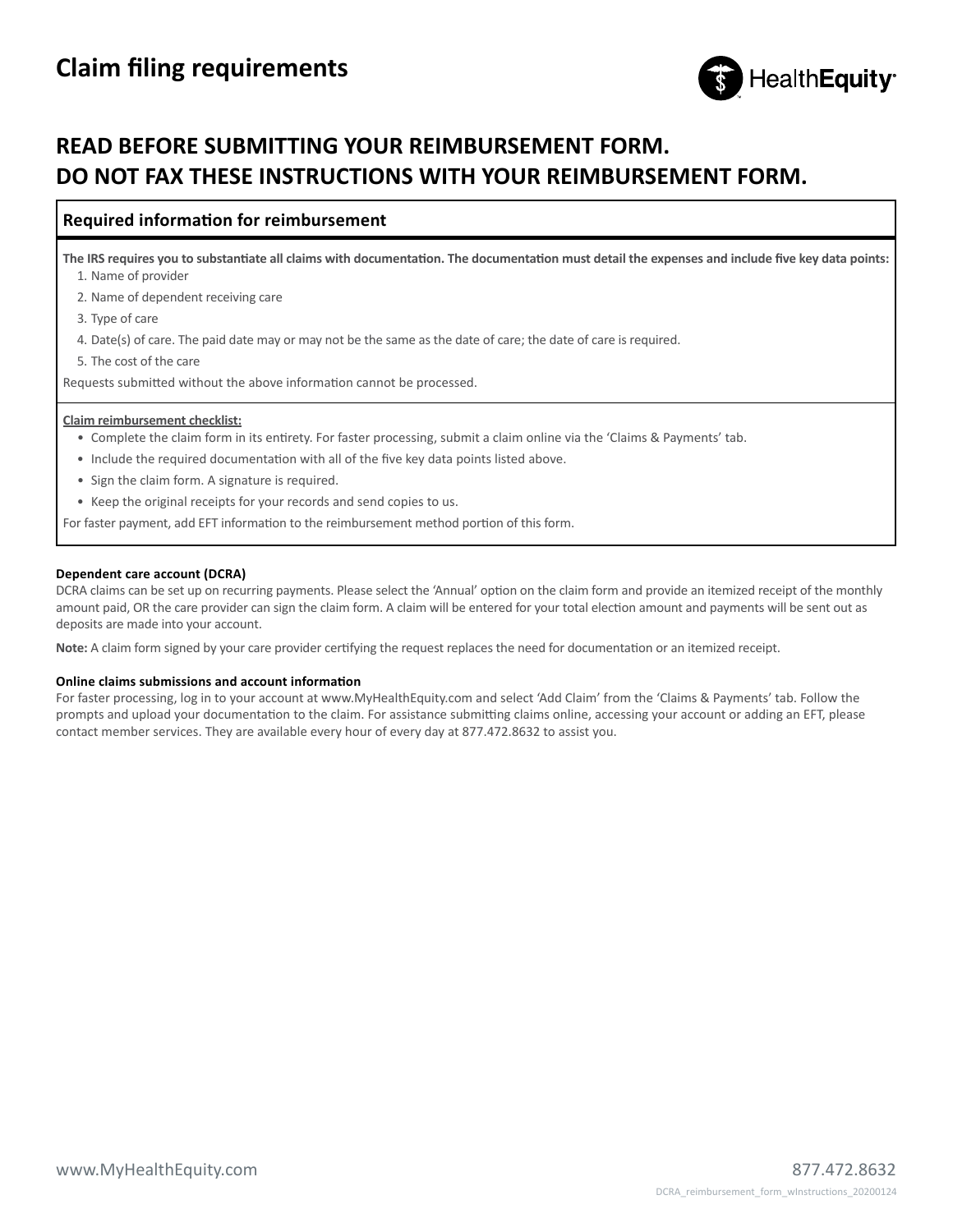## **(DCRA) Dependent care reimbursement account reimbursement form**



Mail or fax completed forms to:

**Address: HealthEquity, Attn: Claims**

15 W Scenic Pointe Dr, Ste 100, Draper, UT 84020 **Fax:** 801.999.7829

**\*Required fields**

г

### **For faster processing, enter the claim and upload required documentation using the 'Claims & Payments' tab on the member portal.**

| <b>Account holder information</b>                                                                                                                                                                                                                                                                                                                                                                                                                                      |                               |                                                                                                                                                                                                                                                                                                                                                                                                                           |            |                           |              |                              |      |                                                                                                                                                                                                                                                                                                                                                                                                                          |  |
|------------------------------------------------------------------------------------------------------------------------------------------------------------------------------------------------------------------------------------------------------------------------------------------------------------------------------------------------------------------------------------------------------------------------------------------------------------------------|-------------------------------|---------------------------------------------------------------------------------------------------------------------------------------------------------------------------------------------------------------------------------------------------------------------------------------------------------------------------------------------------------------------------------------------------------------------------|------------|---------------------------|--------------|------------------------------|------|--------------------------------------------------------------------------------------------------------------------------------------------------------------------------------------------------------------------------------------------------------------------------------------------------------------------------------------------------------------------------------------------------------------------------|--|
| Company name                                                                                                                                                                                                                                                                                                                                                                                                                                                           |                               | Last 4 of SSN or HealthEquity account number                                                                                                                                                                                                                                                                                                                                                                              |            |                           | Phone number |                              |      |                                                                                                                                                                                                                                                                                                                                                                                                                          |  |
| Michigan Catholic Conference                                                                                                                                                                                                                                                                                                                                                                                                                                           |                               |                                                                                                                                                                                                                                                                                                                                                                                                                           |            |                           |              |                              |      |                                                                                                                                                                                                                                                                                                                                                                                                                          |  |
| Last name                                                                                                                                                                                                                                                                                                                                                                                                                                                              |                               |                                                                                                                                                                                                                                                                                                                                                                                                                           | First name |                           |              |                              | M.I. |                                                                                                                                                                                                                                                                                                                                                                                                                          |  |
| Street address                                                                                                                                                                                                                                                                                                                                                                                                                                                         |                               | City                                                                                                                                                                                                                                                                                                                                                                                                                      |            |                           | State        |                              | ZIP  |                                                                                                                                                                                                                                                                                                                                                                                                                          |  |
|                                                                                                                                                                                                                                                                                                                                                                                                                                                                        |                               |                                                                                                                                                                                                                                                                                                                                                                                                                           |            |                           |              |                              |      |                                                                                                                                                                                                                                                                                                                                                                                                                          |  |
| Select option (This is required. If an option is not selected, your request may be denied.)                                                                                                                                                                                                                                                                                                                                                                            |                               |                                                                                                                                                                                                                                                                                                                                                                                                                           |            |                           |              |                              |      |                                                                                                                                                                                                                                                                                                                                                                                                                          |  |
| Annual: Select this option if your dependent care amount will meet or exceed your elected annual amount. With this option, you will not need<br>to submit a new form each month. HealthEquity will send automatic payments up to the election amount as deposits become available in your<br>account. Payments will continue unless you request they be discontinued. You will need to submit a new DCRA reimbursement form at the<br>beginning of each new plan year. |                               |                                                                                                                                                                                                                                                                                                                                                                                                                           |            |                           |              |                              |      |                                                                                                                                                                                                                                                                                                                                                                                                                          |  |
| <b>□ Pay as-you-go:</b> Select this option if you are requesting a one-time reimbursement. With this option, you will need to submit a new form for<br>each request. If your caregiver completes and signs below, you do not need to include an itemized statement. If requesting for multiple<br>dependents, each dependent must be listed on a separate line. Future dates of care may be scheduled out for payment.                                                 |                               |                                                                                                                                                                                                                                                                                                                                                                                                                           |            |                           |              |                              |      |                                                                                                                                                                                                                                                                                                                                                                                                                          |  |
| Claim form must be filled out in its entirety. Incomplete forms may be denied.                                                                                                                                                                                                                                                                                                                                                                                         |                               |                                                                                                                                                                                                                                                                                                                                                                                                                           |            |                           |              |                              |      |                                                                                                                                                                                                                                                                                                                                                                                                                          |  |
| Date incurred*                                                                                                                                                                                                                                                                                                                                                                                                                                                         |                               |                                                                                                                                                                                                                                                                                                                                                                                                                           |            |                           |              |                              |      |                                                                                                                                                                                                                                                                                                                                                                                                                          |  |
|                                                                                                                                                                                                                                                                                                                                                                                                                                                                        |                               |                                                                                                                                                                                                                                                                                                                                                                                                                           |            |                           |              |                              |      |                                                                                                                                                                                                                                                                                                                                                                                                                          |  |
|                                                                                                                                                                                                                                                                                                                                                                                                                                                                        |                               |                                                                                                                                                                                                                                                                                                                                                                                                                           |            |                           |              |                              |      | $\sqrt{\frac{1}{\sqrt{1-\frac{1}{1-\frac{1}{1-\frac{1}{1-\frac{1}{1-\frac{1}{1-\frac{1}{1-\frac{1}{1-\frac{1}{1-\frac{1}{1-\frac{1}{1-\frac{1}{1-\frac{1}{1-\frac{1}{1-\frac{1}{1-\frac{1}{1-\frac{1}{1-\frac{1}{1-\frac{1}{1-\frac{1}{1-\frac{1}{1-\frac{1}{1-\frac{1}{1-\frac{1}{1-\frac{1}{1-\frac{1}{1-\frac{1}{1-\frac{1}{1-\frac{1}{1-\frac{1}{1-\frac{1}{1-\frac{1}{1-\frac{1}{1-\frac{1}{1-\frac{1}{1-\frac{1}{$ |  |
|                                                                                                                                                                                                                                                                                                                                                                                                                                                                        |                               | $\frac{1}{\sqrt{1-\frac{1}{1-\frac{1}{1-\frac{1}{1-\frac{1}{1-\frac{1}{1-\frac{1}{1-\frac{1}{1-\frac{1}{1-\frac{1}{1-\frac{1}{1-\frac{1}{1-\frac{1}{1-\frac{1}{1-\frac{1}{1-\frac{1}{1-\frac{1}{1-\frac{1}{1-\frac{1}{1-\frac{1}{1-\frac{1}{1-\frac{1}{1-\frac{1}{1-\frac{1}{1-\frac{1}{1-\frac{1}{1-\frac{1}{1-\frac{1}{1-\frac{1}{1-\frac{1}{1-\frac{1}{1-\frac{1}{1-\frac{1}{1-\frac{1}{1-\frac{1}{1-\frac{1}{1-\$     |            | \$                        |              |                              |      | $\Box$ Annually                                                                                                                                                                                                                                                                                                                                                                                                          |  |
| Type of service*                                                                                                                                                                                                                                                                                                                                                                                                                                                       |                               |                                                                                                                                                                                                                                                                                                                                                                                                                           |            |                           |              |                              |      |                                                                                                                                                                                                                                                                                                                                                                                                                          |  |
| Date incurred*                                                                                                                                                                                                                                                                                                                                                                                                                                                         |                               |                                                                                                                                                                                                                                                                                                                                                                                                                           |            |                           |              |                              |      |                                                                                                                                                                                                                                                                                                                                                                                                                          |  |
|                                                                                                                                                                                                                                                                                                                                                                                                                                                                        |                               |                                                                                                                                                                                                                                                                                                                                                                                                                           |            |                           |              |                              |      |                                                                                                                                                                                                                                                                                                                                                                                                                          |  |
| Dependent's name*                                                                                                                                                                                                                                                                                                                                                                                                                                                      |                               |                                                                                                                                                                                                                                                                                                                                                                                                                           |            | Out of pocket cost*       |              | $\Box$ Weekly $\Box$ Monthly |      |                                                                                                                                                                                                                                                                                                                                                                                                                          |  |
|                                                                                                                                                                                                                                                                                                                                                                                                                                                                        |                               | $\frac{1}{\sqrt{2\pi}}$                                                                                                                                                                                                                                                                                                                                                                                                   |            | \$                        |              |                              |      | $\Box$ Annually                                                                                                                                                                                                                                                                                                                                                                                                          |  |
| Type of service*                                                                                                                                                                                                                                                                                                                                                                                                                                                       |                               |                                                                                                                                                                                                                                                                                                                                                                                                                           |            |                           |              |                              |      |                                                                                                                                                                                                                                                                                                                                                                                                                          |  |
| Date incurred*                                                                                                                                                                                                                                                                                                                                                                                                                                                         |                               |                                                                                                                                                                                                                                                                                                                                                                                                                           |            |                           |              |                              |      |                                                                                                                                                                                                                                                                                                                                                                                                                          |  |
| Begin date: / / / / / End date: / / / / Service provider* /                                                                                                                                                                                                                                                                                                                                                                                                            |                               |                                                                                                                                                                                                                                                                                                                                                                                                                           |            |                           |              |                              |      |                                                                                                                                                                                                                                                                                                                                                                                                                          |  |
| Dependent's name*                                                                                                                                                                                                                                                                                                                                                                                                                                                      |                               | Dependent's date of birth*                                                                                                                                                                                                                                                                                                                                                                                                |            | Out of pocket cost*<br>\$ |              |                              |      | $\Box$ Weekly $\Box$ Monthly<br>$\Box$ Annually                                                                                                                                                                                                                                                                                                                                                                          |  |
|                                                                                                                                                                                                                                                                                                                                                                                                                                                                        |                               | $\frac{\frac{1}{1-\frac{1}{1-\frac{1}{1-\frac{1}{1-\frac{1}{1-\frac{1}{1-\frac{1}{1-\frac{1}{1-\frac{1}{1-\frac{1}{1-\frac{1}{1-\frac{1}{1-\frac{1}{1-\frac{1}{1-\frac{1}{1-\frac{1}{1-\frac{1}{1-\frac{1}{1-\frac{1}{1-\frac{1}{1-\frac{1}{1-\frac{1}{1-\frac{1}{1-\frac{1}{1-\frac{1}{1-\frac{1}{1-\frac{1}{1-\frac{1}{1-\frac{1}{1-\frac{1}{1-\frac{1}{1-\frac{1}{1-\frac{1}{1-\frac{1}{1-\frac{1}{1-\frac{1}{1-\frac$ |            |                           |              |                              |      |                                                                                                                                                                                                                                                                                                                                                                                                                          |  |
| Type of service*<br>$\Box$ Before/after school care $\Box$ Day care $\Box$ Pre-K $\Box$ Other $\Box$                                                                                                                                                                                                                                                                                                                                                                   |                               |                                                                                                                                                                                                                                                                                                                                                                                                                           |            |                           |              |                              |      |                                                                                                                                                                                                                                                                                                                                                                                                                          |  |
| *Required fields                                                                                                                                                                                                                                                                                                                                                                                                                                                       | Ş<br>*TOTAL REQUESTED AMOUNT: |                                                                                                                                                                                                                                                                                                                                                                                                                           |            |                           |              |                              |      |                                                                                                                                                                                                                                                                                                                                                                                                                          |  |
| Provider certification Please have the daycare provider sign below or attach itemized receipts.                                                                                                                                                                                                                                                                                                                                                                        |                               |                                                                                                                                                                                                                                                                                                                                                                                                                           |            |                           |              |                              |      |                                                                                                                                                                                                                                                                                                                                                                                                                          |  |
| Provider certification: I certify that I am a qualified care provider as defined by the Internal Revenue Code and that the expenses for services claimed above have been provided.                                                                                                                                                                                                                                                                                     |                               |                                                                                                                                                                                                                                                                                                                                                                                                                           |            |                           |              |                              |      |                                                                                                                                                                                                                                                                                                                                                                                                                          |  |
| Provider signature (replaces the need for other proof of services.)                                                                                                                                                                                                                                                                                                                                                                                                    |                               |                                                                                                                                                                                                                                                                                                                                                                                                                           |            |                           |              | Date                         |      |                                                                                                                                                                                                                                                                                                                                                                                                                          |  |
| Second provider signature (Note: This is for a second caregiver, if you have more than one.)                                                                                                                                                                                                                                                                                                                                                                           |                               |                                                                                                                                                                                                                                                                                                                                                                                                                           |            | Date                      |              |                              |      |                                                                                                                                                                                                                                                                                                                                                                                                                          |  |
| <b>CERTIFICATION AND AUTHORIZATION:</b>                                                                                                                                                                                                                                                                                                                                                                                                                                |                               |                                                                                                                                                                                                                                                                                                                                                                                                                           |            |                           |              |                              |      |                                                                                                                                                                                                                                                                                                                                                                                                                          |  |
|                                                                                                                                                                                                                                                                                                                                                                                                                                                                        |                               |                                                                                                                                                                                                                                                                                                                                                                                                                           |            |                           |              |                              |      |                                                                                                                                                                                                                                                                                                                                                                                                                          |  |

I certify that the information on this page is accurate and complete. I am requesting reimbursement for work-related dependent care expenses incurred by an eligible dependent (for a child under the age of 13 or other dependents that are physically and mentally incapable of taking care of themselves) while I was a participant in the plan. These services have already been provided and confirm that by requesting reimbursement here that I have not and will not seek reimbursement of this expense from any other plan or party. Use of this service indicates my acceptance of the HealthEquity's User Agreement.